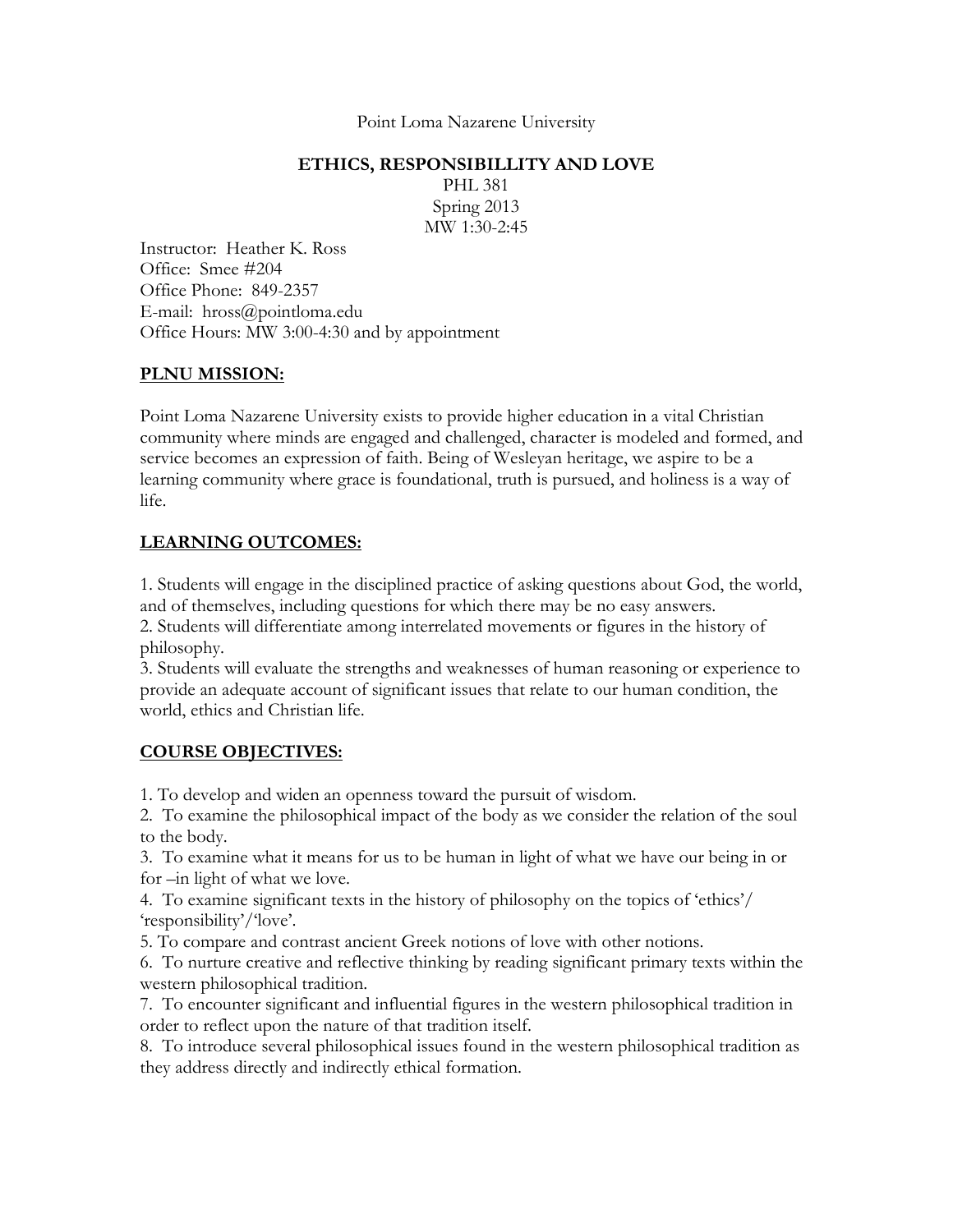9. To wrestle, and I mean wrestle, with these issues as they relate to our lives as we consider how we can be loving and ethical in light of our limitations and our dependence upon the source of ethcality itself..

## **ACADEMIC ACCOMIDATIONS:**

All students are expected to meet the minimum standards for this course as set forth by the instructor. Students with learning disabilities who may need accommodations should first discuss options and services with the Academic Support Center (ASC) during the first two weeks of the semester. The ASC, in turn, will contact professors with official notification and suggested classroom accommodations, as required by federal law. Approved documentation must be provided by the student and placed on file in the ASC prior to the beginning of the semester.

## **INCLUSIVE LANGUAGE**:

The School of Theology and Christian Ministries is committed to the equality of women and men. Recognizing that people often use language in ways that imply the exclusion or inferiority of women, the School strongly urges students to join faculty and staff in avoiding any sexist language in public discourse, in classroom discussions and in writing.

#### **TEXTBOOKS**:

- 1. *Plato's Symposium*. ISBN 087-22007-60
- 2. Søren Kierkegaard. *Works of Love*. ISBN-13: 978-0061713279
- 2. Emmanuel Levinas. *Ethics and Infinity* ISBN# 8207-0178-5
- 2. Jacques Derrida. *Of Hospitality*. ISBN# 0-8047-3406-2
- 3. Reading Packet to be purchased from Pat Jafry (\$tba.)

## **PROCEDURE/REQUIREMENTS**:

1. We will be reading from some of the most significant **texts** in the history of western thought. It is vitally important that you become acquainted with the material in order that you get a feel for not simply what the writer says, but *how* she or he makes you think. I want you to be thoughtful and critical of what each of the thinkers writes, as well as of what I say in class. A significant portion of your grade will be based upon the amount of reading you do. You will be asked to give a report each day on your reading progress (scale of 0-10). For example, an 8.5 means that you read carefully and thought about carefully 85% of the assigned reading for that day.

2. Regular and punctual **attendance** is required for the full benefit of this class. If you are late it is your responsibility to see me after class in order that your attendance may be recorded. Any three tardies will be recorded as one absence. Due to the size and nature of this class in particular, dialogue will be very important. Dialogue tends to spawn new ideas and creativity, so discussion will be important. Therefore, *each* student will be expected to enter into class discussion. The extent to which this occurs (as well as the quality), along with attendance will be considered in your final grade. Each class you miss will severely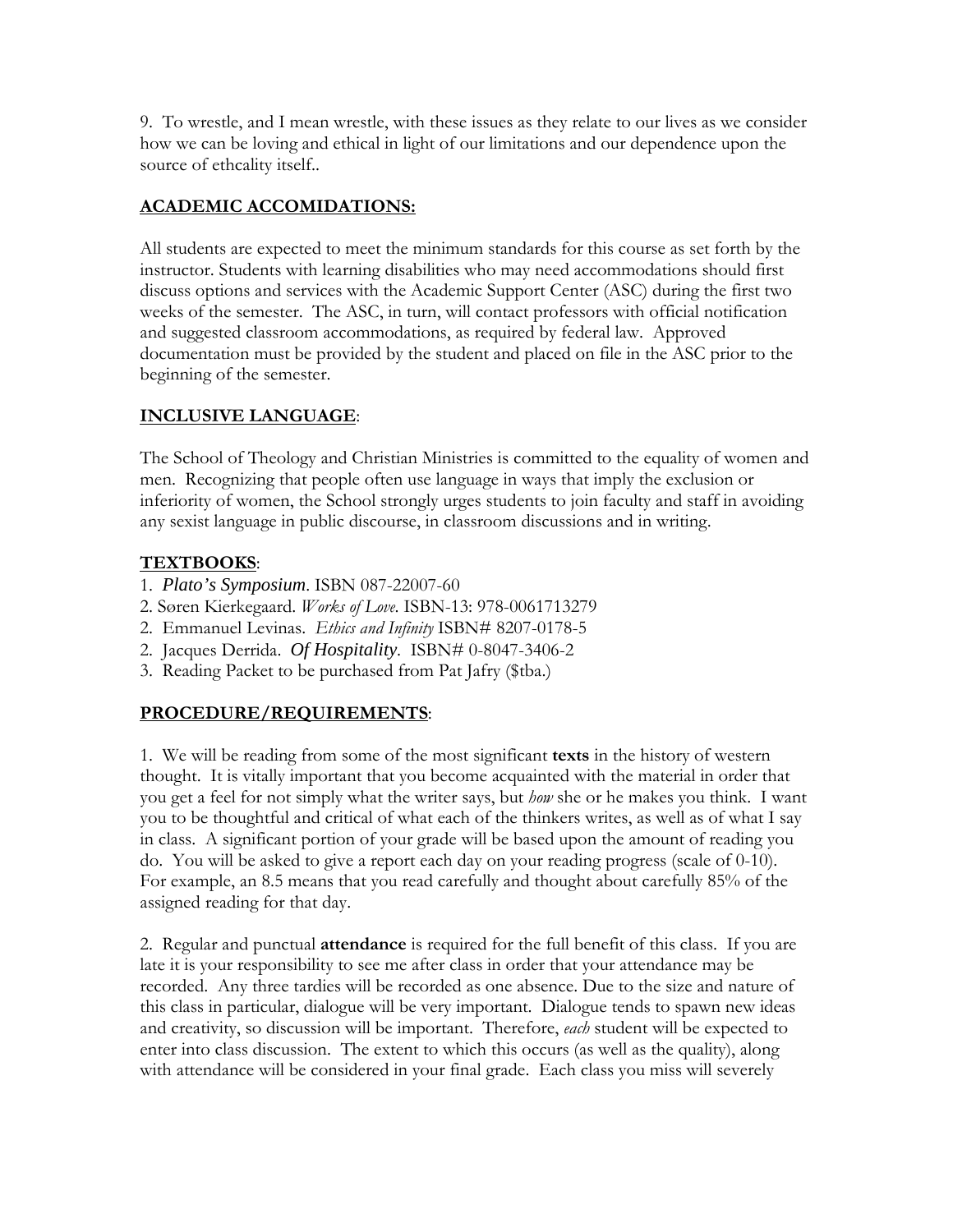affect your participation grade. *You cannot pass the class* if you miss more than 6 class sessions. See the catalogue.

3. Throughout the term each of you will do one **in-class presentation**. If it is the first day discussing a figure, there should be a brief and general philosophical introduction to the figure covered during that session. Otherwise the introduction should cover the specific reading for the day. The presentation should mainly be an outline of the text. You should reference 8-12 significant portions of the text to be covered in class. You must provide a detailed outline and bibliography for each member of the class.

4. There will be 3 **Take-Home Exams/papers** due throughout the semester. Each of the exams will cover the material just prior to the reception of the exam (including the material covered on the day of the reception of the exam). You will have one (or one and a half) week(s) to complete each assignment. You absolutely may not use outside sources for the exams. Any group work prior to your reception of the exam is encouraged. Plagiarism will not be tolerated and will result in either zero credit for the assignment and a full grade reduction for the class or (more likely) failure of the course all together (this is up to my discretion). Both will result in a letter to the Provost to be placed in your academic record.

5. There will be a **final exam** on Wednesday, May 1<sup>st</sup> from 1:00-3:00. It will be reflective and comprehensive relating the final reading to the course as a whole. It will be essay format.

6. The **grades** are based on all of these mentioned assignments. All outside assignments are due at the beginning of class. Any late assignments will be reduced a full letter grade per class day and will not be accepted at all after one week (if it's due Thursday it can not be turned in any later than the following Thursday). Plagiarism will not be tolerated and will result in either zero credit for the assignment and a full grade reduction for the class or (more likely) failure of the course all together (this is up to my discretion). Both will result in a letter to the Provost to be placed in your academic record.

| Presentation  |                | $12\%$ |              |
|---------------|----------------|--------|--------------|
| Reading       |                | 15%    |              |
| Take-Home #1  |                | 18%    |              |
| Take-Home #2  |                | 18%    |              |
| Take-Home #3  |                | 18%    |              |
| Final Exam    |                | 19%    |              |
| Total         |                | 100%   |              |
| 100-94% $A$   | $79-77\%$ C+   |        | $63-60\%$ D- |
| $93-90\%$ A-  | 76-74% C       |        | $59-0%$ F    |
| $89-87\%$ B+  | $73 - 70\%$ C- |        |              |
| $86 - 84\%$ B | $69-67\%$ D+   |        |              |
| $83-80\%$ B-  | $66 - 64\%$ D  |        |              |